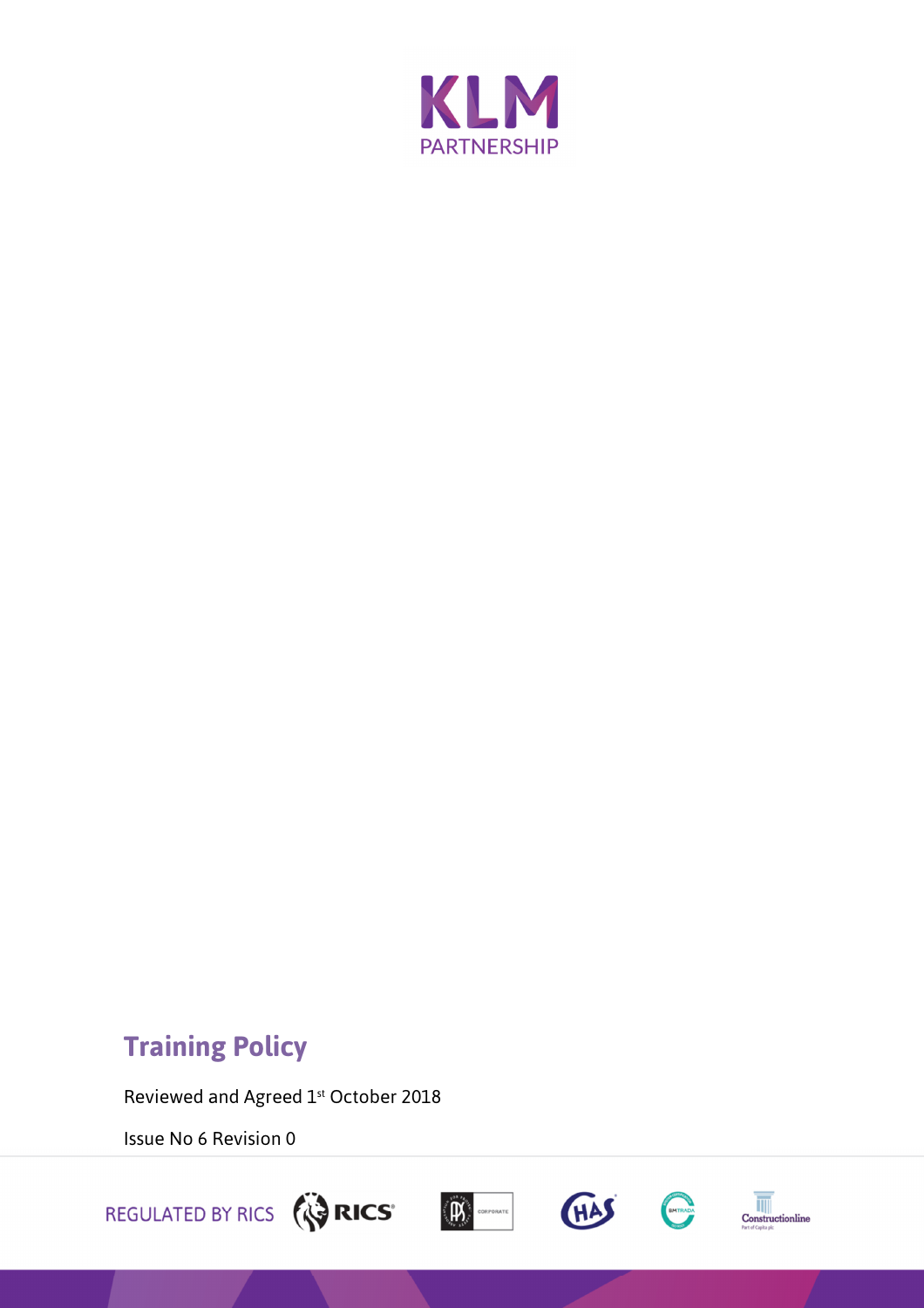

# **Training Policy**

It is the policy of the Practice to be committed to the training and development of all Partners and staff, because it is recognised that this will be the only way to achieve business success.

A training policy has been established to ensure that: -

- The Practice has sufficient trained, competent Partners and staff to meet our objectives
- Partners and Staff are given the training and development they require to perform their jobs safely and efficiently
- Partners and Staff are assisted in their development within the Practice, and to allow for career progression as and when opportunities arise
- All Partners and Staff are given the same opportunity for training and development
- The performance of individuals, and in turn the Practice, is being continually improved

#### **Training Priorities**

The Practices training priorities will be agreed annually by the Partners based on the coming years business objectives. Any training requests which meet these priorities will be considered, and if the budget allows will be actioned.

#### **Training Methods**

It is recognised that training can take many formats and may fall into the following categories: -

- On the job training
- Shadowing
- Coaching / mentoring
- Secondments
- Distance Learning
- External Courses wherever possible external course will be supported and funded by the Practice
- Internal resources the Practice will provide, where possible, learning media free.
- CPD
- Isurv

#### **Roles and Responsibilities**

#### **The Partnership**

- Agree the training and development requirements of the Practice
- Allocate an annual budget for training and development